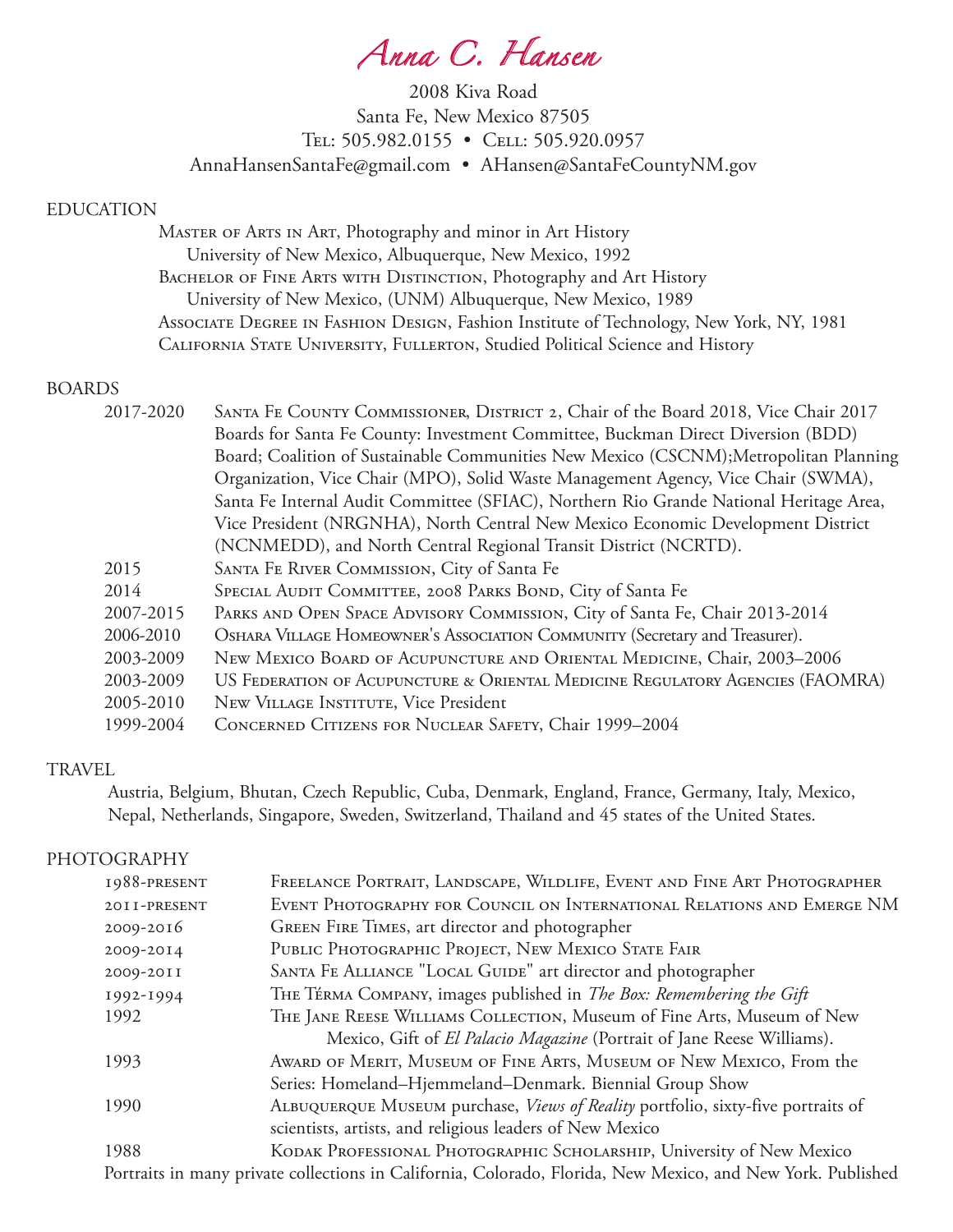in *Tricycle Magazine, Green Fire Times,* and in many books and newsletters.

### Graphic Design, Art Direction and Event Planning:

- 1992-present *Dakini Design and Consulting LLC*, small business owner providing services in graphic design, photography, art direction and event planning:
	- Over the past 27 years *Dakini Design* has created a newspaper, annual reports, membership catalogues, flyers, newsletters, branding, brochures, art catalogues, posters, postcards, business cards, letterhead, envelopes, forms and point of sale displays, including banners, trade show displays and many other items for numerous clients. Offers event management, public relations and planning services. Organizing conference, fund-raising events, silent and live auction, small and large fairs. Marketing, budgeting and PR for small business. A sustainable business powered by the sun.
- CLIENTS::
- 2009-2016 *Green Fire Times*, Art Director, Photographer, designed a monthly 40-page magazine/newspaper.
- 2011-2015 Santa Fe Watershed Association, newsletter designer and photographer
- April-July 2012 Community for Clean Water Conference "Weaving our Río Grande Communities TOGETHER" (SANTA FE) event organizer
- MAY 2004-2010 OSHARA VILLAGE, DIRECTOR OF COMMUNITY BUILDING & DEVELOPMENT. A team member and planner for entitlement (process for approval of sub-division) worked with Santa Fe County Commissioners, Land-Use staff and the Public Works Department on the approval process from the beginning to completion of Phase I. Managed many aspect of the development. Administered all files and records for entitlement and approvals. This position required a multitude of diverse skills and interaction with many different people and authorities. Research information about transportation and new urbanism as well as grants. Produced and designed *Oshara Village Pattern Book*, *Design Code and Building Regulations* (80 pages) and a manual, *Your Sustainable Water System, A guidebook for Oshara Residents on the Water Conservation, Wastewater Reclamation and Landscape Irrigation Systems* (28 pages).

Obtained a Federal Highway Right-of-Way for Santa Fe County from Department of Transportation to open Rabbit Road to Richards Ave.

- March-Nov. 2006 2006 CONFERENCE COORDINATION FOR NM INFRASTRUCTURE CONFERENCE, October 24-26, 2006, Worked with NMAC conference team to coordinate all the logistic of 3-day conference the in Ruidoso, NM.
- JUNE 99-JAN. 2003 GOLDEN HUMMINGBIRD, LTD. Director, Marketing and Graphic Designer (Part-time) Planned all international tours, travel arrangements, scheduled events.
- March-July 2002 Coordinator for Governor's Mental Health Planning Council Conference *Join Forces for Children's Mental Health*. Organized a 2-day professional conference at the ABQ. Convention Center.
- May 98-Nov. 98 AIDS Walk Coordinator, Santa Fe Cares. Responsible for the overall implementation and coordination of AIDS Walk, October 3,1998. Attended: 1,000 people and raised over \$110,000.
- May–Dec. 1997 Curator and Administrator, *The Doris Cross Collection* funded by a grant from The Judith Rothschild Foundation with Recursos as the fiscal agent. Catalogued all work (557 pieces), created a database with photo documentation, Distributed works to: Museum of Fine Arts, Santa Fe, Roswell Museum, University of New Mexico, and The College of Santa Fe.
- June 96-Nov.97 Concerned Citizens for Nuclear Safety, (CCNS) Organizational Coordinator, Santa Fe, NM. Worked in concert with the Director and the Board of CCNS
- 1995-96 Guest Curator, *The Five Elements*, Carlsbad City Museum, Carlsbad, NM. Group Show, Nine Artists